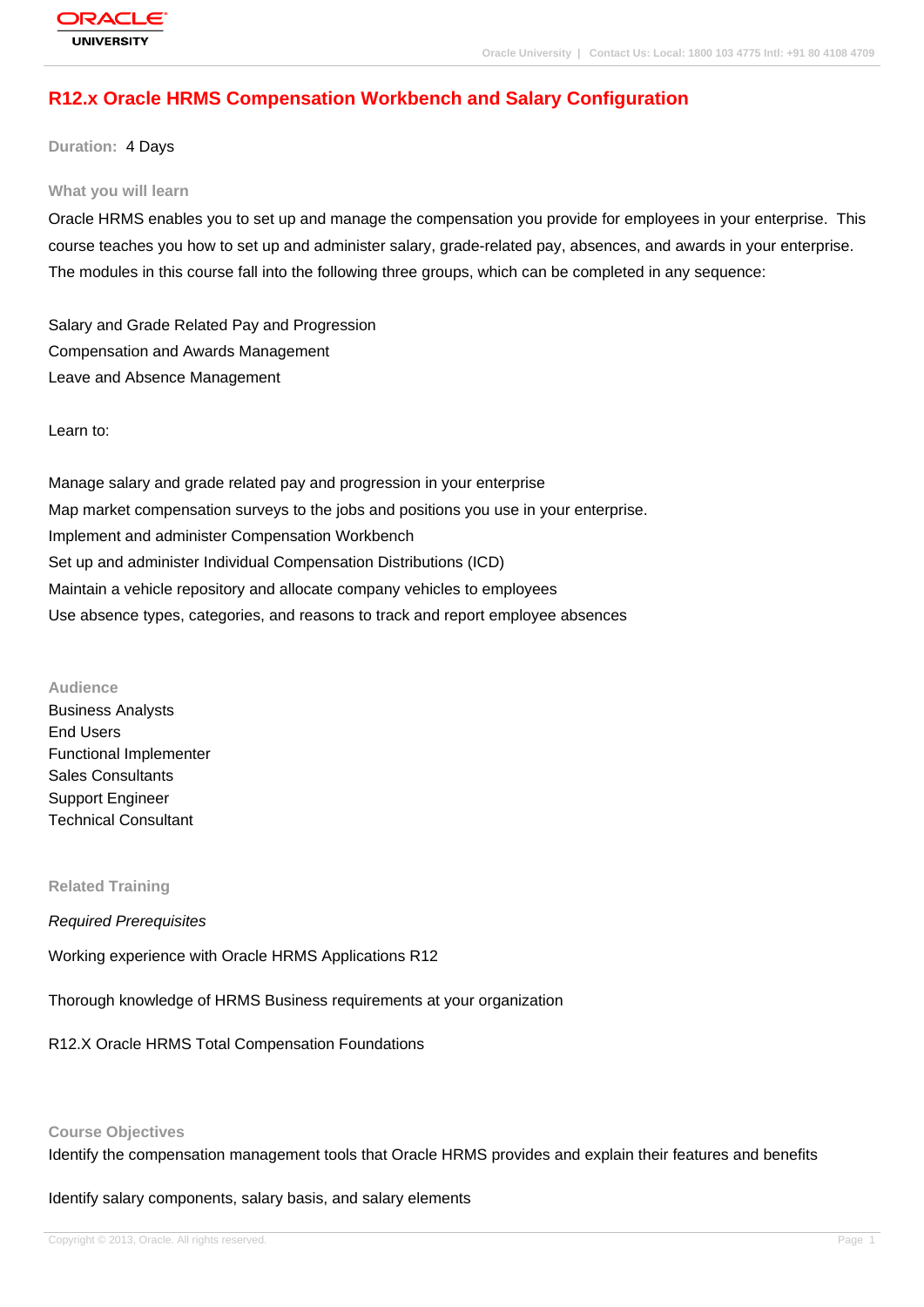#### Demonstrate how to administer salary changes

Demonstrate how to enter and maintain compensation survey data

Learn how to set up grade rates, pay scales, and scale rates

Understand the grade/step progression business process

Demonstrate how to set up grade ladders and run the concurrent processes that manage grade/step progression

Demonstrate how to implement Compensation Workbench and determine and allocate compensation awards

Understand what Individual Compensation Distributions (ICD) is and the benefits of using it

Demonstrate how to record company and private vehicles in the vehicle repository

Describe how to allocate vehicles to employees

Learn how to set up absence types and elements

Describe how to define and configure accrual plans appropriate to your enterprise

Demonstrate how to view and analyze employee accruals

Configure total compensation statement

Configure criteria based rates

#### **Course Topics**

#### **Introduction to Salary, Awards, and Absences**

Introduction to Salary, Awards, and Absences Administering salaries Mapping compensation surveys Using Grade/Step progression Learning about Compensation Workbench Understanding Individual Compensation Distribution Understanding Total Compensation Managing Absences

#### **Implementing Salary Administration**

Implementing Salary Administration Setting up Salary Administration Creating salary elements Defining Salary basis Creating salary components Understanding predefined salary components Understanding salary approvals

#### **Using Salary Administration**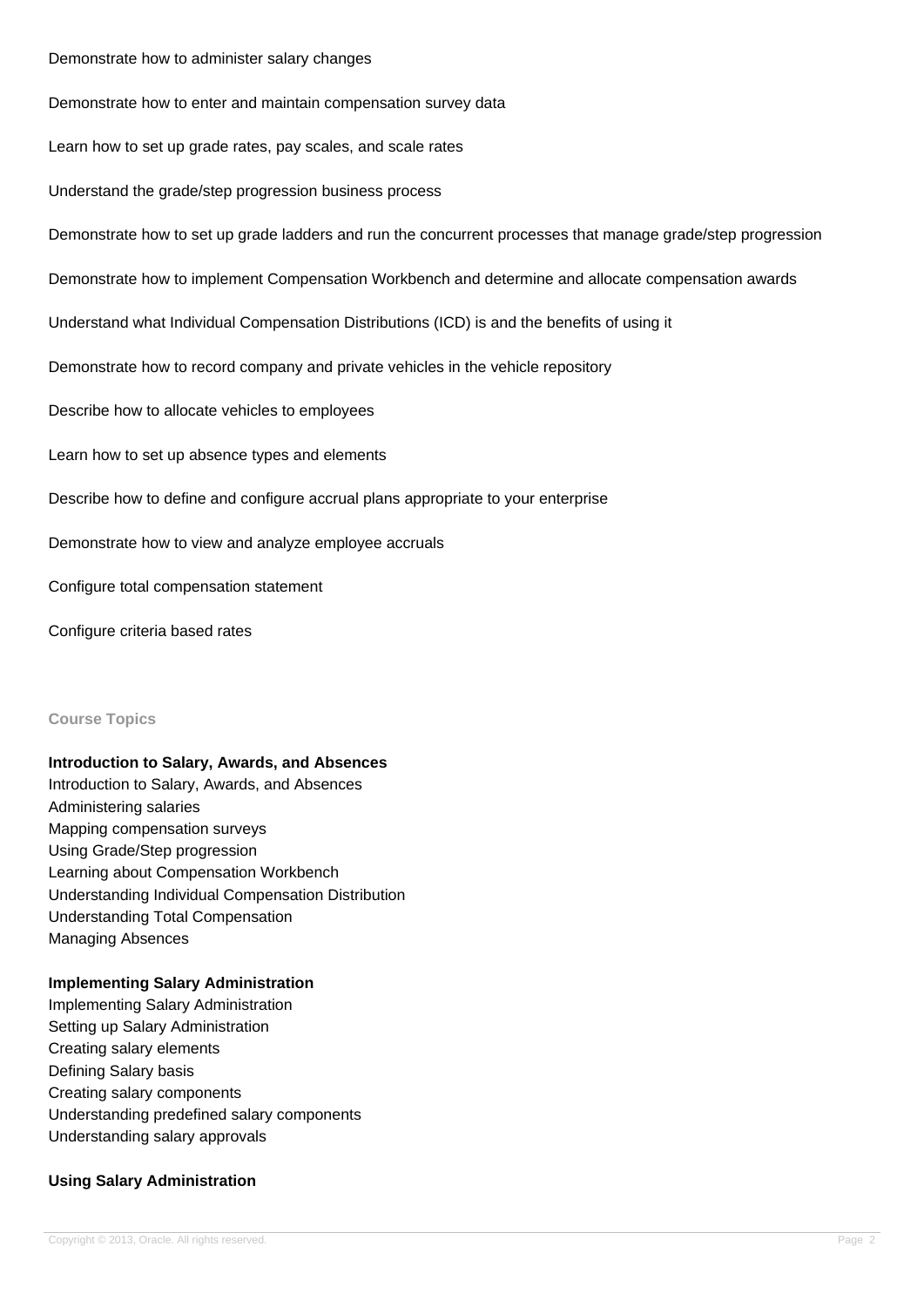Using Salary Administration Assigning salary basis Entering salaries Proposing salary changes Correcting/deleting salary records Reviewing salaries Using the Salary Management Folder Web ADI and Salary Management

#### **Grades and Pay Administration**

Grades and Pay Administration - Overview Learning about models of pay administration Understanding grade implementation approaches Understanding Non-automatic step progression approach Setting up Grade/Step progression Setting up grade ladder Administering grade/step progression Making manual grade step progression

### **Configuring Criteria-Based Rates for Variable Pay**

Why use Criteria-Based rates? Setting up Criteria-based rate Eligibility criteria for criteria-based rates Defining criteria rate Setting up rate matrix

### **Performing Compensation Surveys**

Understanding compensation surveys Compensation survey identifier Entering compensation surveys Defining compensation survey lines Mapping compensation survey lines

#### **Compensation Workbench (CWB)**

**Overivew** Understanding compensation workbench Setting up CWB plans Setting up global plans, component plans, and combination plans Define steps to display market salary survey data Controlling access and eligibility in compensation workbench

### **Worksheet and Budget Sheet Configuration in Compensation Workbench**

Displaying rates Validating jobs, grades, and positions Displaying columns Configuring flexfields Configuring custom and dynamic columns Displaying performance appraisal details in CWB

# **Compensation Workbench Plan Administration**

Opening a Compensation Workbench Award Cycle Publishing budgets